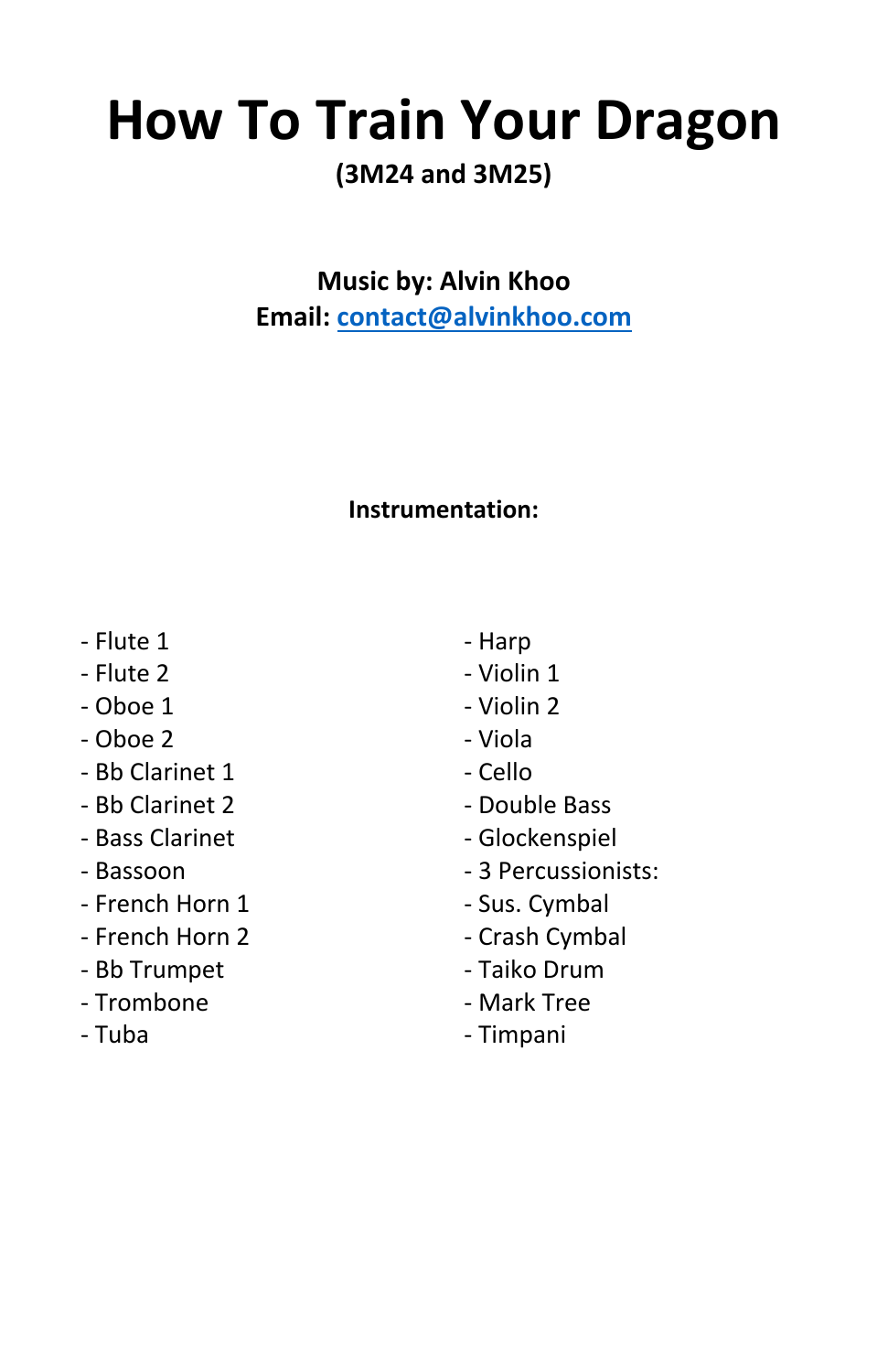



## How to Train Your Dragon

©

### Score